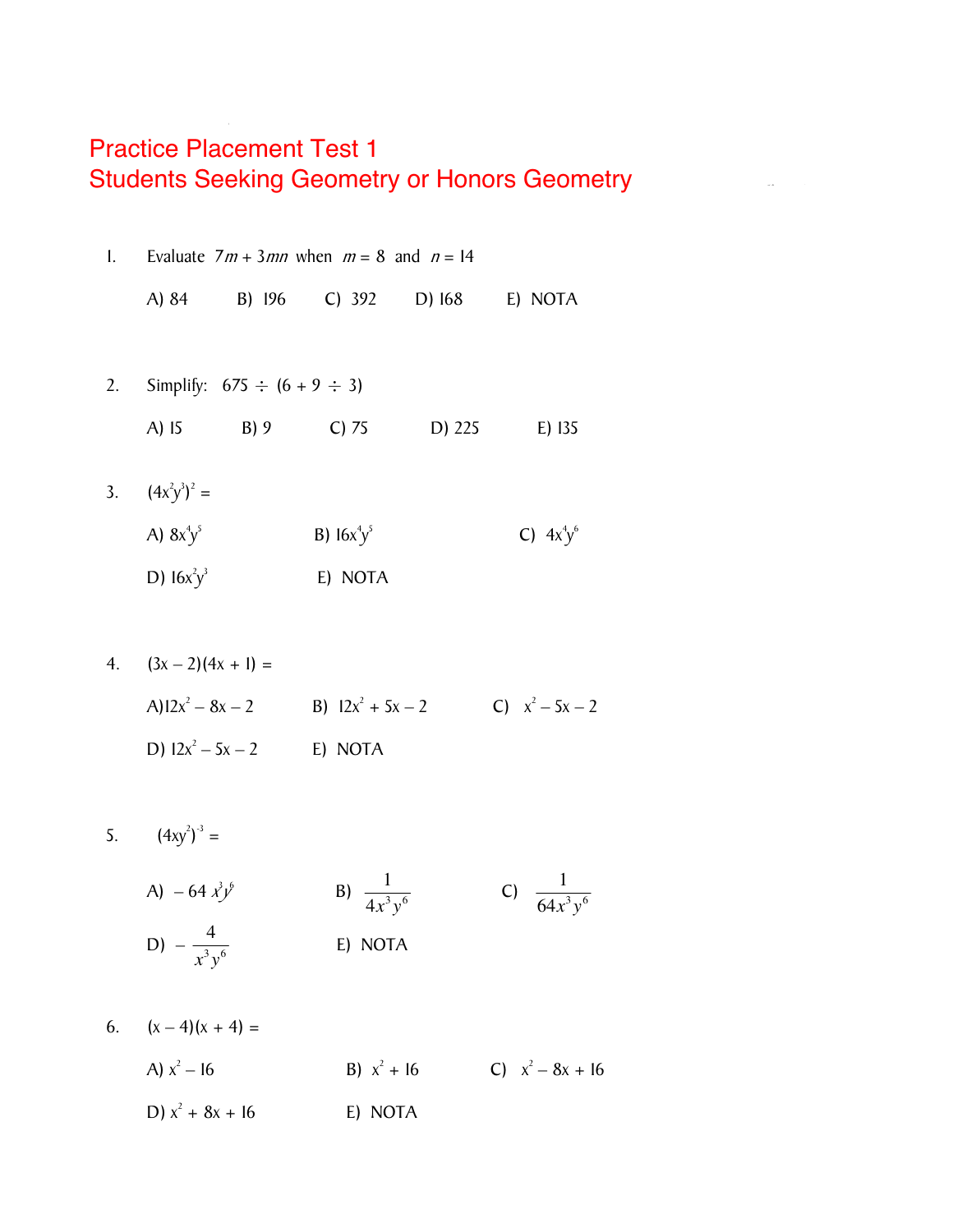7. Find the equation that best represents the following word problem: *In a certain freshman class, the number of girls is 83 less than twice the number of boys (b). The total number of students in that freshman class is 259. How many boys and girls are in that class?* 

A)  $b + 2b = 259 - 83$ <br>B)  $b + 2b - 83 = 259$ C)  $b + 83 - 2b = 259$  D)  $b + 2b = 259$ 

- E) NOTA
- 8. Factor:  $6x^2 13x 5$ 
	- A)  $(6x + 5)(x 1)$  B)  $(3x + 1)(2x 5)$ C)  $(6x-1)(x + 5)$  D)  $(2x-1)(3x + 5)$  E) NOTA
- 9. Which one of the following equals a negative number?
	- A)  $(-5) + 9$ B)  $(-9) + 5$  $C) 9 + 5$ D)  $5 + (-9) + 4$ E)  $9 - (-5)$
- 10. Solve the system of equations:  $3x + 4y = 11$  $x - 2y = -3$ 
	- A)  $x = 1$   $y = 2$ B)  $x = -1$   $y = \frac{5}{4}$  $\frac{3}{1}$ C)  $x = 2$   $y = -3$ D)  $x = 1$   $y = -2$
	- E) NOTA

11. Factor:  $25x^2 - 16y^2$ 

A)  $(5x - 4y)^2$ B) 5  $(5x - 4y)$  C)  $(5x + 4y)(5x - 4y)$ D)  $(5x + 2y)(5x - 8y)$  E) NOTA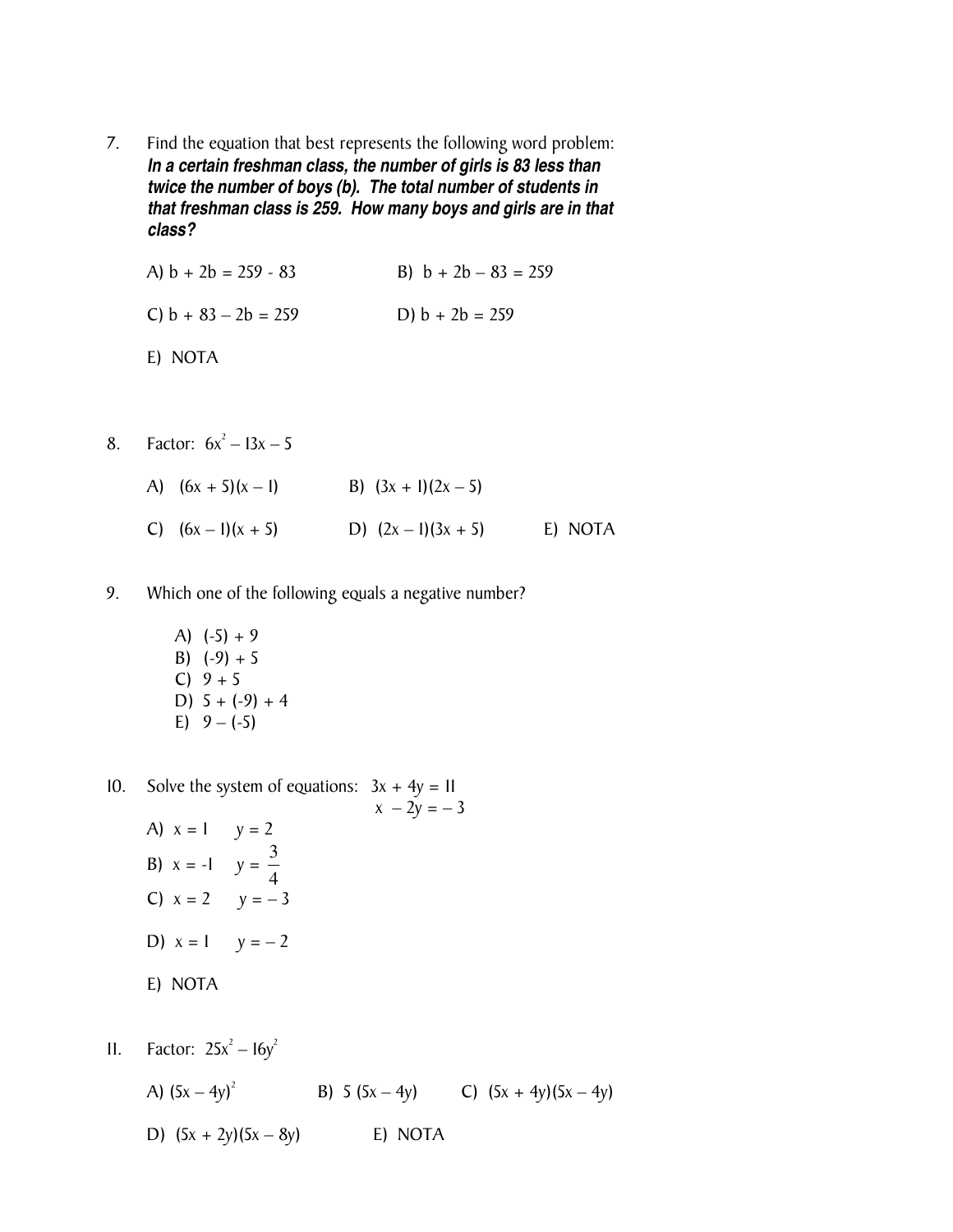12. Solve:  $2x^2 + 5x - 3 = 0$ 

A) 3, 2 \tB) -3, 
$$
\frac{1}{2}
$$
 \tC)  $\frac{3}{2}$ , 1 \tD) 3,  $\frac{1}{2}$  \tE) NOTA

13. If 
$$
\begin{cases} 3x + y = 10 \\ x - 4y = -1 \end{cases}
$$
 then  $y =$   
\n(A) 1 \t (B) 3 \t (C) -2 \t (D)  $\frac{7}{13}$  \t (E) -1

14. Solve: 
$$
\frac{1}{3}y + 28 = -5
$$
  
A) -11 B) II C) 99 D) 96 E) NOTA

15. Solve: 
$$
3x + 17 - 5x = 12 - (6x + 3)
$$
  
A)2 B) 4 C) 0 D) -4 E) NOTA

16. You and three friends are eating a pizza with 12 pieces. Each person eats the same number of pieces. Let x represent the number of pieces each person eats. Which of the following equations is an algebraic model for the situation?

A) 
$$
3x = 12
$$
  
B)  $\frac{1}{3}x = 12$   
C)  $4x = 12$   
D)  $\frac{1}{4}x = 12$   
E) NOTA

 $17. \quad (3x + 4)^2 =$ 

A)  $9x^2 + 12x + 16$  B)  $9x^2 + 16$  C)  $9x^2 + 24x + 16$ D)  $9x + 16$ E)  $25x^2$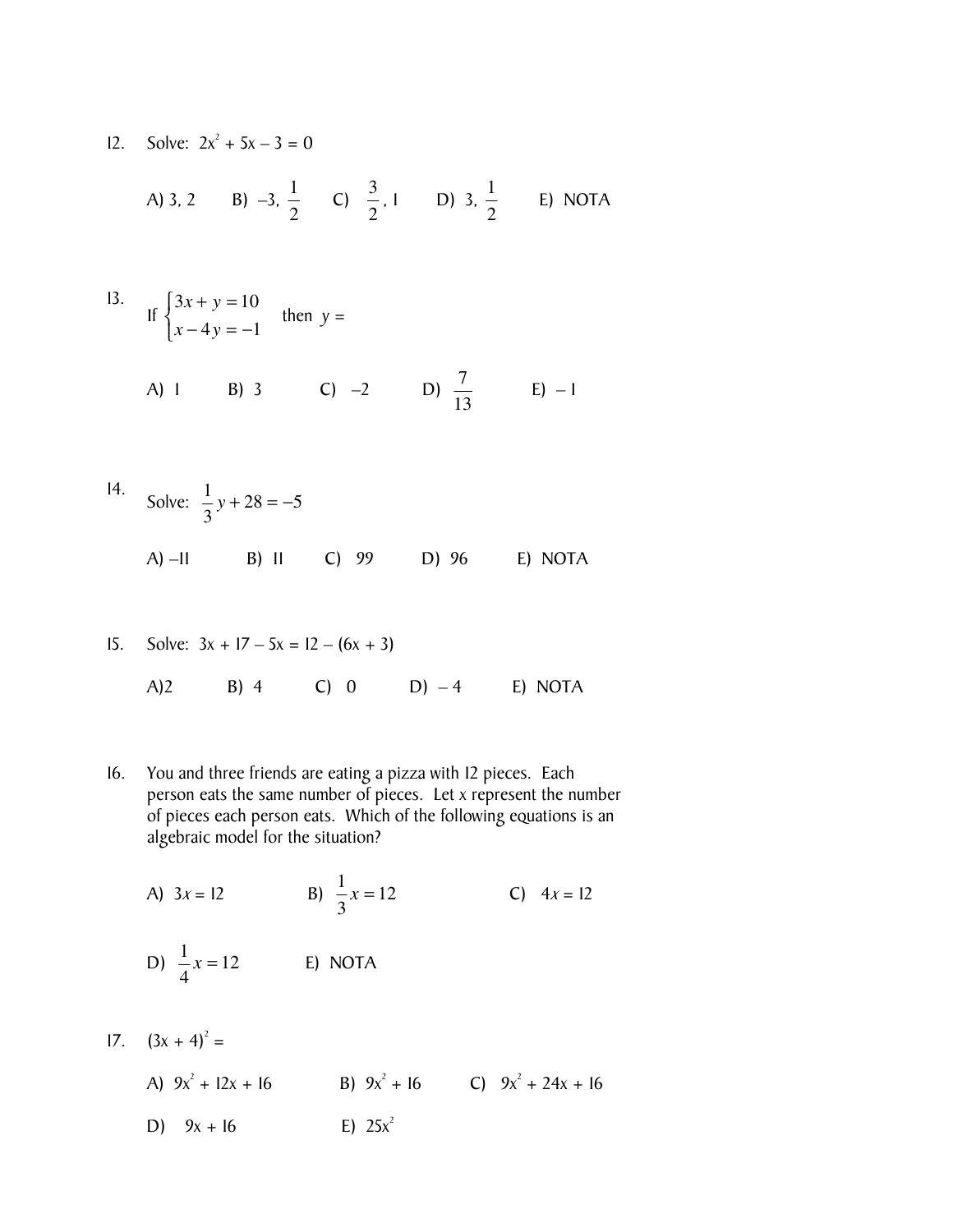18. Solve:  $3x (x-4)(3x + 5) = 0$ 

A) 
$$
4, -\frac{5}{3}
$$
 \t B)  $-4, -\frac{5}{3}, 3, 0$  \t C)  $-\frac{5}{3}, 4, 0$   
D)  $4, -5, 0$  \t E) NOTA

19. One of the solutions of the equation:  $3x^2 + 11x = 4$  is

A) 0 \tB) 
$$
-\frac{11}{3}
$$
 \tC) 4 \tD)  $\frac{1}{3}$  \tE) NOTA

- 20. Simplify:  $(3cd^6)^3 (cd)^4$ 
	- A)  $27c^7d$ <sup>10</sup> B)  $27c^7d^{13}$  C)  $9c^7d^{22}$ D)  $27c^{12}d^{72}$  $E$ )  $27c^7d^{22}$

21. Simplify: 
$$
(4c^4 + 1) - (7c^3 - 3) + (2c^4 + 5c^3)
$$
  
\nA)  $6c^4 + 2c^3 - 4$   
\nB)  $6c^4 - 2c^3 + 4$   
\nC)  $6c^4 - 2c^3 - 2$   
\nD)  $2c^4 - 2c^3 - 2$   
\nE)  $4c + 4$ 

- 22. The number ten is raised to a power between 0 and 1. The answer has to be between which two numbers?
	- A) 0 and 1 B) 1 and 10 C) 10 and 100 but not 5 D) 0 and 100 but not 50  $E$ ) – 10 and 0
- 23. Which of the following is the least?

A) .27 \tB) 
$$
\frac{1}{4}
$$
 \tC)  $\frac{3}{8}$  \tD)  $\frac{2}{11}$  \tE)  $11\%$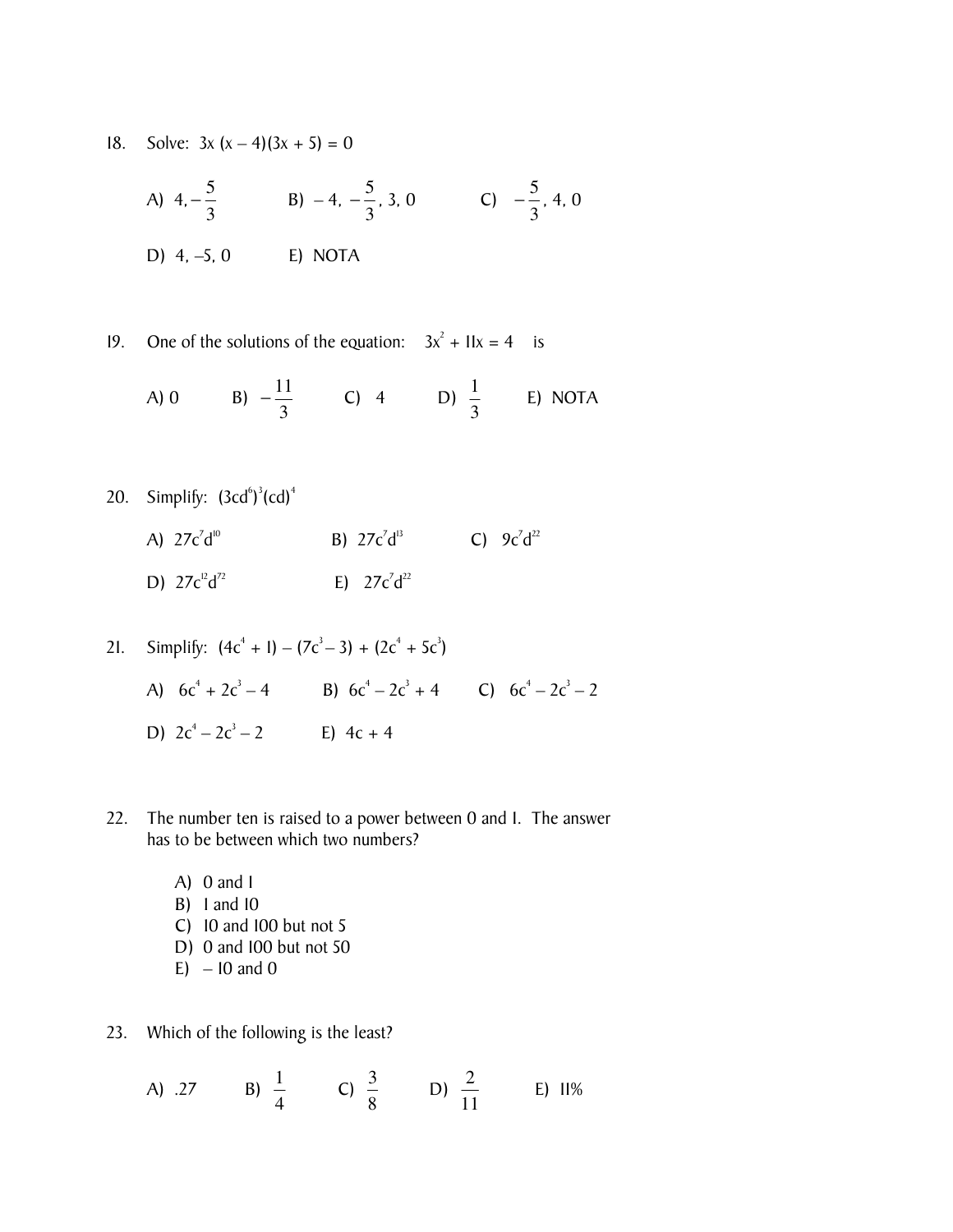24. If  $x = 2$  and  $y = -3$ , then  $-x y^2 =$ 

A) −36 B) −18 C) −12 D) 12 E) 18

25. Which is closest to the distance between A and B on the number line?



26. Define  $p \sim q$  by the equation  $p \sim q = p^2q^3 - 3q$ . Then  $2 \sim 3 =$ 

A) 108 B) 27 C) 99 D) 117 E) 89

27. If  $7x + 4 = -19 + 5x$ , then  $2x - 14$  equals

A) 23 B) -23 C) -3 D) 16 E) NOTA

28. Which of the following best describes the circled part of the statement?

$$
\left(\overline{7x+9}\right) = 40
$$

- A) Coefficient
- B) Variable
- C) Term
- D) Expression
- E) Solution
- 29. Solve for x:

 $5x - 10 = 2 - 2x + 10(x - 3)$ 

A) 6 B) 3 C) - 3 D) - 14 E) NOTA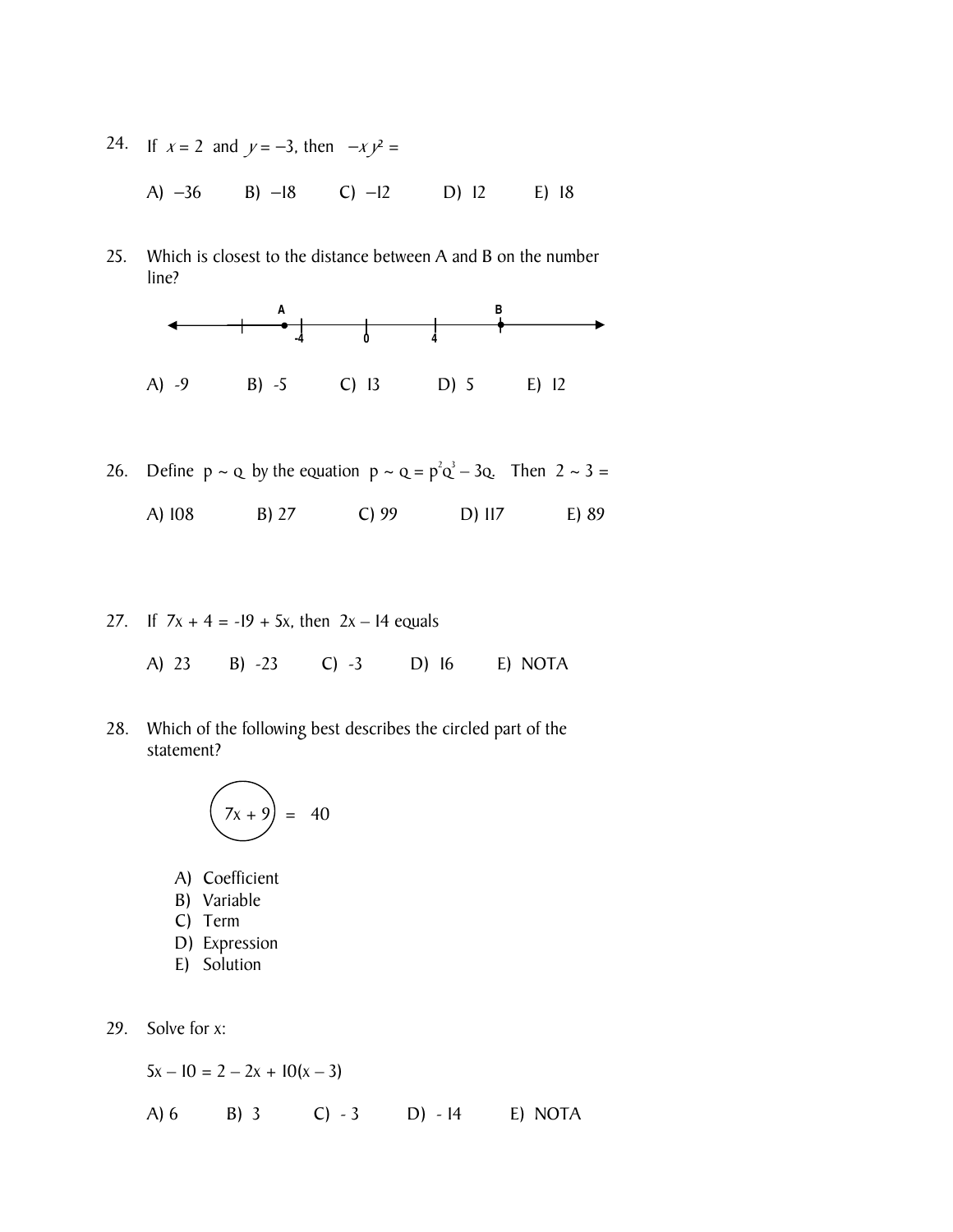30. Solve for  $r: A = p + pt$ 

A) 
$$
\frac{A}{1+tp}
$$
 \t B)  $t(A-p)$  \t C)  $\frac{A-p}{pt}$ 

D) 
$$
\frac{pt}{A-p}
$$
 E) NOTA

- 31. One factor of  $5x^2 3x 2$  is
	- A) 5x+2 B) 5x-2 C) x+1 D) 5x+1 E) 5x-1
- 32. Write the answer in proper scientific notation:  $(7 \times 10^5) \times (3 \times 10^4)$ 
	- A)  $21 \times 10^9$ B) 21  $\times$  10<sup>20</sup> C)  $2.1 \times 10^8$ D)  $2.1 \times 10^7$
	- E) NOTA
- 33. Factor:  $8a^2 17a + 2$ 
	- A)  $(2a-2)(4a-1)$  B)  $a(8a-17) + 2$  C)  $(8a-2)(a-1)$
	- D)  $(8a + 1)(a 2)$  E)  $(8a 1)(a 2)$
- 34. Find a possible middle term to make this polynomial factorable:
	- $x^2$  + \_\_\_\_\_\_\_ + 20 A) 12x B) 13x C) 7x D) 3x E) -10x

35. 
$$
\frac{x^2 y^6 z^3}{x^2 y^2} =
$$
  
\nA)  $y^4$  \tB)  $y^4 z^3$  \tC)  $z^3$  \tD)  $xyz$  \tE)  $y^6 z^3$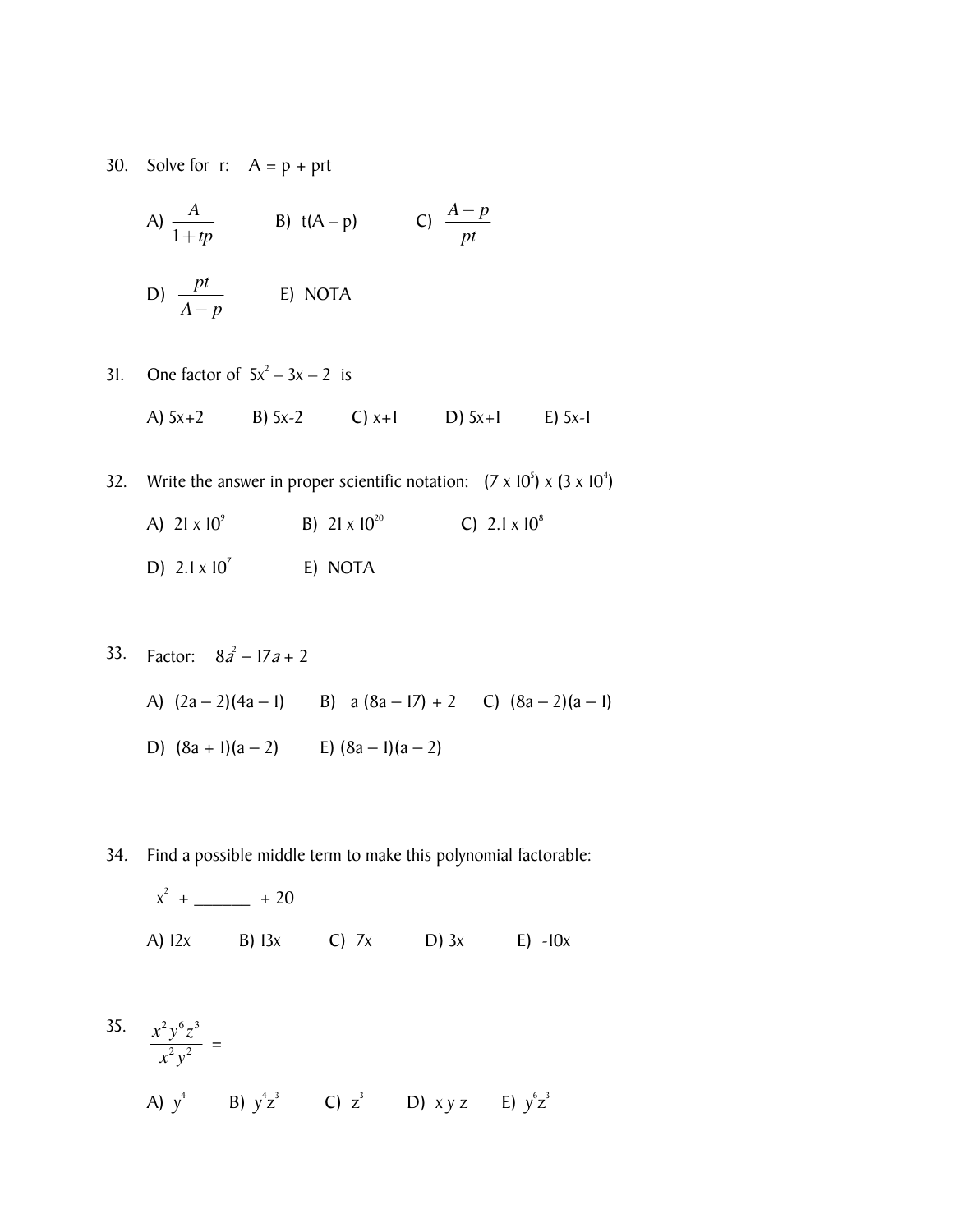36. 
$$
(y^2 + 2y - 3) - (4y^2 - 5y - 2) =
$$
  
\nA)  $-3y^2 - 9y + 5$  B)  $-3y^2 - 9y + 1$  C)  $-3y^2 - y + 5$   
\nD)  $-3y^2 + y - 5$  E)  $-3y^2 + 7y - 1$ 

37. The solutions of the equation  $2x^2 - 6x - 8 = 0$  are:

A) -4 and 1  
\nB) 2, 4 and -1  
\nC) -2 and 
$$
\frac{1}{2}
$$
  
\nD)  $\frac{-1}{2}$  and 2  
\nE) -1 and 4

38. Find the x-coordinate of the system:

$$
3x + 3y = 4
$$
  
x - 3y = 1  
A)  $\frac{6}{5}$  \t B)  $\frac{1}{3}$  \t C) 1 \t D)  $\frac{5}{4}$  \t E)  $\frac{5}{3}$ 

39. Find the slope of the line that passes through (4, 7) and (1, 3)

A)  $\frac{-4}{3}$  B)  $\frac{-3}{4}$  C)  $\frac{3}{4}$ D)  $\frac{4}{3}$ 3 E) 2

40. Find the slope and y-intercept of the line whose equation is  $y = -\frac{3}{2}x + 4$ 

A) slope = 2, y-int = 
$$
\frac{3}{2}
$$
 B) slope =  $-\frac{3}{2}$ , y-int = 4

C) slope = 2, y-int = -3  
D) slope = -2, y-int = 
$$
\frac{3}{2}
$$

E) slope =  $\frac{3}{2}$ 2 ,  $y$ -int =  $-2$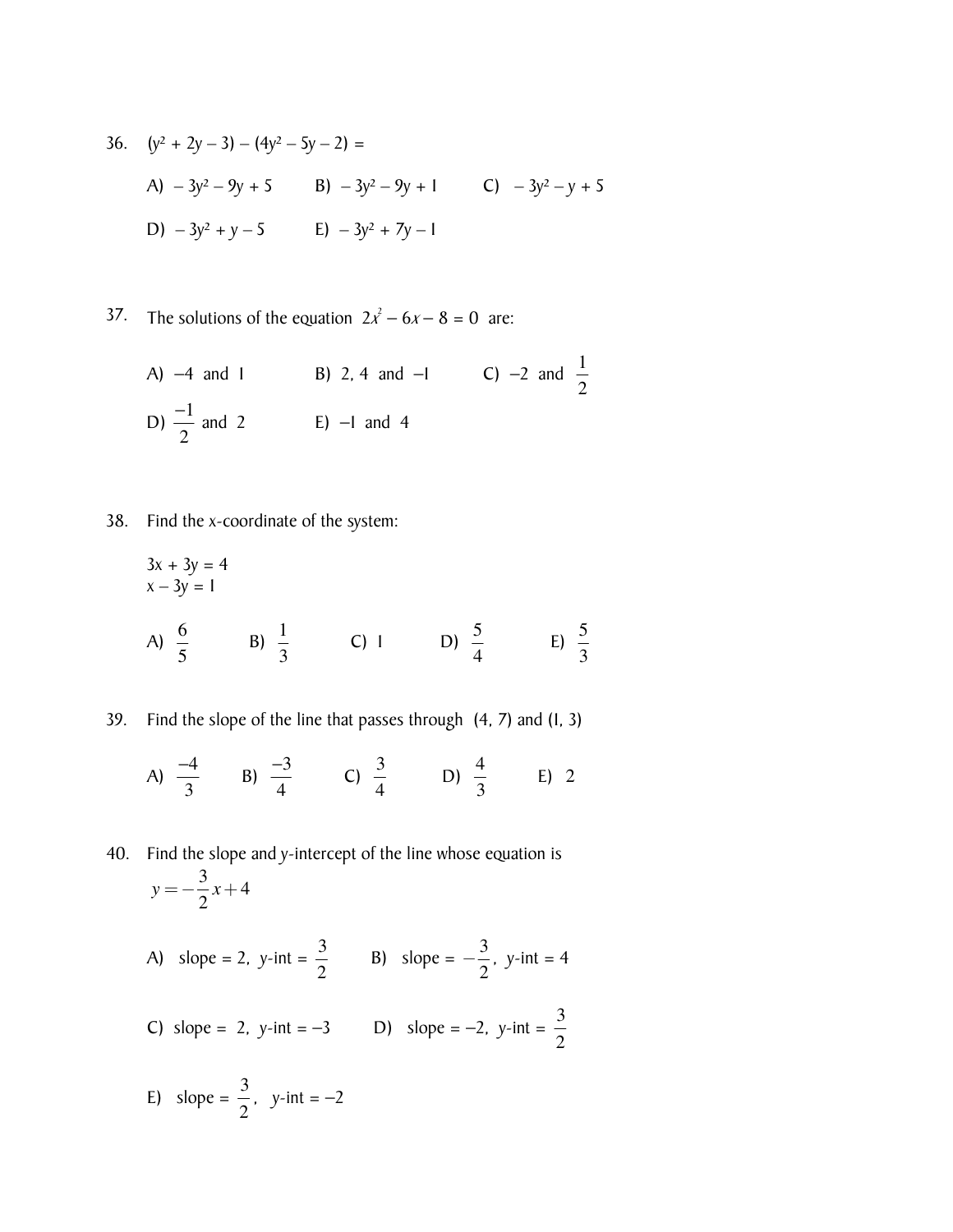41. Find the equation of the line containing the point (−3, 5) and having slope: 4

A)  $y = 4x - 7$  B)  $y = 4x$  C)  $y = -4x - 24$ 

- D)  $y = 4x + 17$  E) NOTA
- 42. Solve:  $4x + 5 \le 3 + 6x$ 
	- A)  $x \leq -4$  B)  $x \geq 1$  C)  $x \leq 4$ D)  $x \ge -4$  E)  $x \ge 4$

43. Which of the following graphs represents the solution of  $|2x+3| \ge 1$ 



## 44.

The solutions to  $x^2 + 2x - 12 = -12$  are:

A) 0, − 2 B) −4, 6 C) −6, 4 D) 12, 2 E) NOTA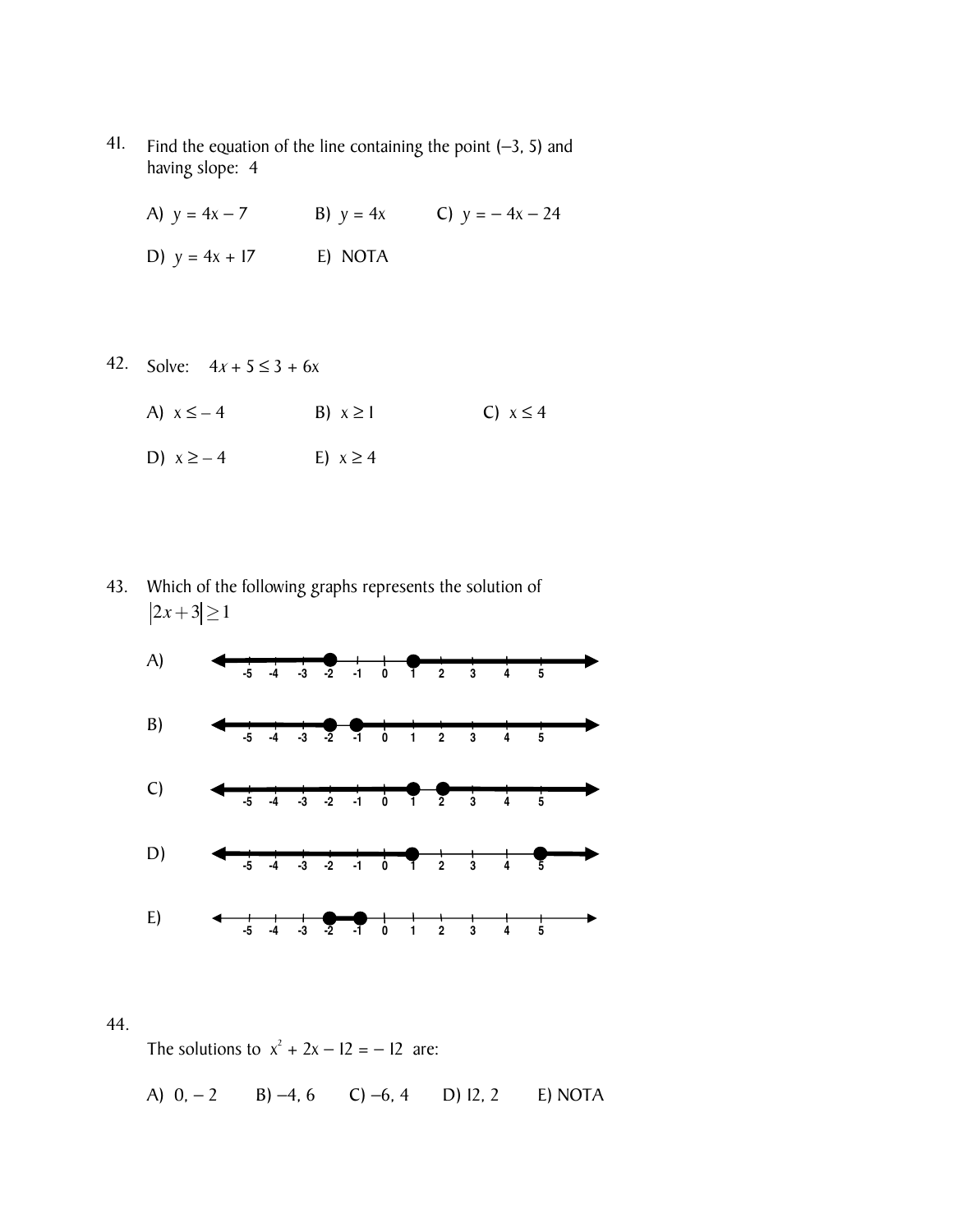45. 
$$
\frac{x^2 - 5x}{x^2 - 25} =
$$
  
\nA)  $\frac{x}{5}$  \nB)  $\frac{-x}{5}$  \nC)  $\frac{x}{x - 25}$   
\nD)  $\frac{x}{x - 5}$  \nE)  $\frac{x}{x + 5}$ 

46. Which pair of lines represent graphs that are perpendicular?

A)  $y = -3x + 7$  B)  $y = 5x + 5$  C)  $2y = 4x - 16$  $y = -3x + 2$   $y = 10x + 5$   $y = 2x - 8$ D)  $y = 9$  E)  $y = x$  $x = 5$   $y = 3$ 

47. The graph of  $x - 4y + 8 = 0$  crosses the y-axis at

A) -8 B) -2 C) 0 D) 2 E) 8

- 48. Which equation is graphed to the right?
	- A)  $x + y = 2$  B)  $2x y = 3$  C)  $2x + y = 3$
	- D)  $2x y = 5$  **E**)  $3x + y = 2$



49. What is the first step to solving this problem:

$$
3x - 10 = 2(x + 3)
$$

- A) add 10 to both sides of the equation
- B) subtract 3 from both sides of the equation
- C) distribute the 2 on the right side
- D) divide by 3 on both sides of the equation
- E) NOTA
- 50. A boy is mowing a rectangular lawn 40 ft. long and 30 ft. wide. He has cut all of it except for a rectangle that is 20 ft. long and 15 ft. wide. What fractional part of the lawn remains uncut?

A) 
$$
\frac{1}{4}
$$
 \tB)  $\frac{2}{5}$  \tC)  $\frac{3}{125}$  \tD)  $\frac{3}{4}$  \tE) NOTA